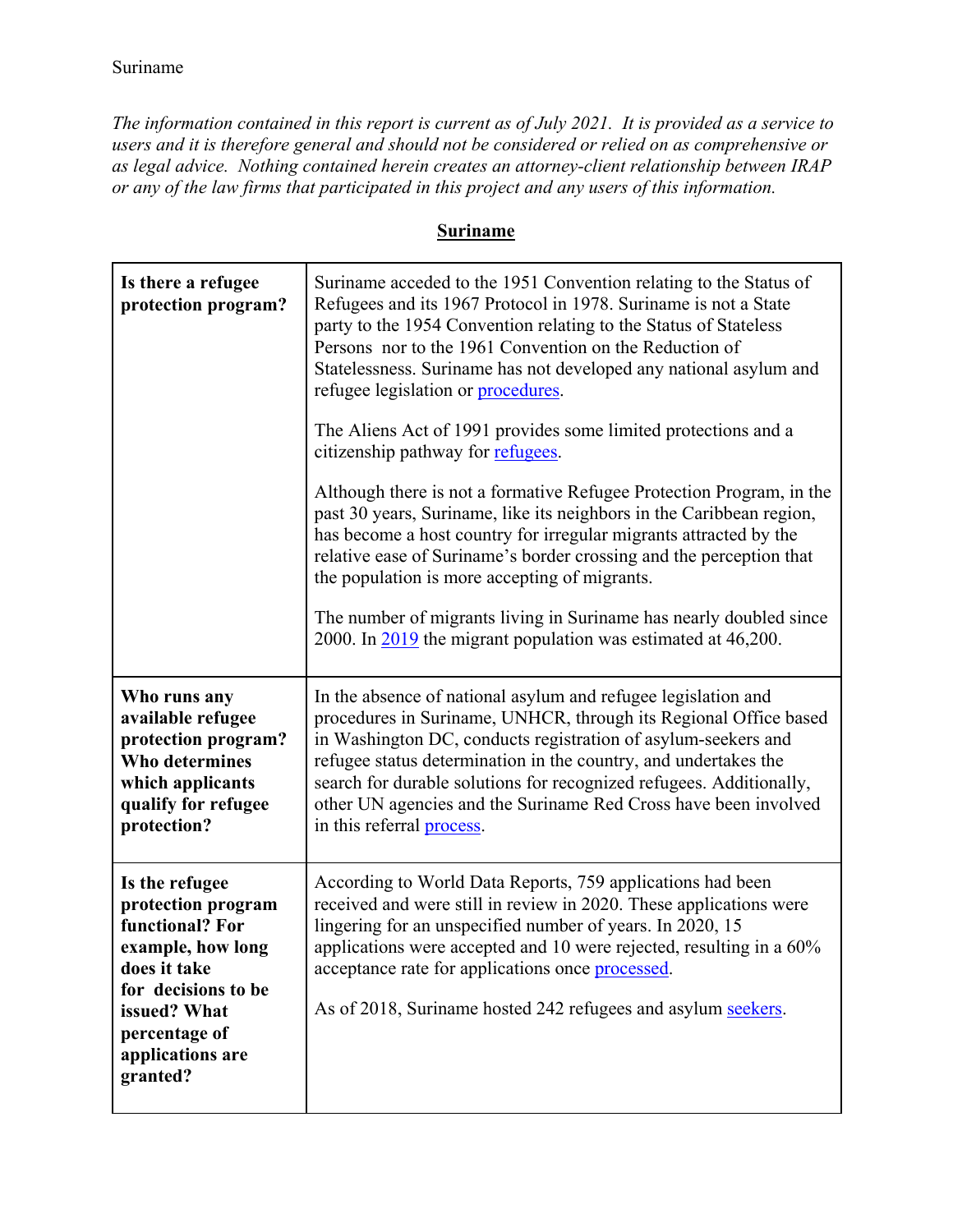| Do refugees have a<br>right to work? A right<br>to education? A right<br>to medical care?                                                                                                                                                                         | Refugees do not need a work permit to take up remunerated<br>employment. However, this fact is not widely understood and is<br>complicated in enforcement efforts for migrant work permits. The<br>Ministry of Foreign Affairs, International Business and International<br>Cooperation has proposed amending local legislation to maximize<br>immigrant access to the labor market.<br>The right to health is described in Article 30 of the Suriname<br>Constitution and guarantees access to all person regardless of their<br>nationality.<br>Basic Education is ensured in the Suriname Constitution. To access<br>primary education in Suriname, a file from the Civil Registry<br>(Bevolkingsregister) is required, which can only be obtained if a<br>child has obtained a legal residency status. |
|-------------------------------------------------------------------------------------------------------------------------------------------------------------------------------------------------------------------------------------------------------------------|------------------------------------------------------------------------------------------------------------------------------------------------------------------------------------------------------------------------------------------------------------------------------------------------------------------------------------------------------------------------------------------------------------------------------------------------------------------------------------------------------------------------------------------------------------------------------------------------------------------------------------------------------------------------------------------------------------------------------------------------------------------------------------------------------------|
| Are those seeking<br>refugee protection<br>free to live freely or<br>forced to reside in<br>camps?                                                                                                                                                                | Refugees and Asylum seekers are not moved to designated camps or<br>communities.<br>The government generally upholds constitutional freedoms of<br>internal movement and residence, though the lack of protections for<br>Indigenous and Maroon lands leaves those communities vulnerable<br>to displacement, highlighting that these constitutional freedoms can<br>be selectively accessible.<br>General reports of neighboring countries receiving migrants,<br>refugees, and asylum seekers that had first passed through Suriname,<br>indicates an underlying freedom of movement in Suriname.                                                                                                                                                                                                        |
| Does a grant of<br>refugee protection<br>result in a pathway to<br>permanent status? In<br>other words, can a<br>refugee eventually<br>become a citizen? Is<br>there another form of<br>legal permanent<br>status available for<br>people with refugee<br>status? | Surinamese nationality can also be obtained through naturalization if<br>a person had their residence in Suriname for the proceeding five<br>years. According to the Ministry of Justice and Police,<br>approximately 200 to 300 migrant residents naturalize each year.                                                                                                                                                                                                                                                                                                                                                                                                                                                                                                                                   |
| Does the country offer<br>temporary                                                                                                                                                                                                                               | The Aliens Act 1991 (Art. 10) stipulates that, foreigners are eligible<br>for permanent residency if they have obtained a temporary residence                                                                                                                                                                                                                                                                                                                                                                                                                                                                                                                                                                                                                                                              |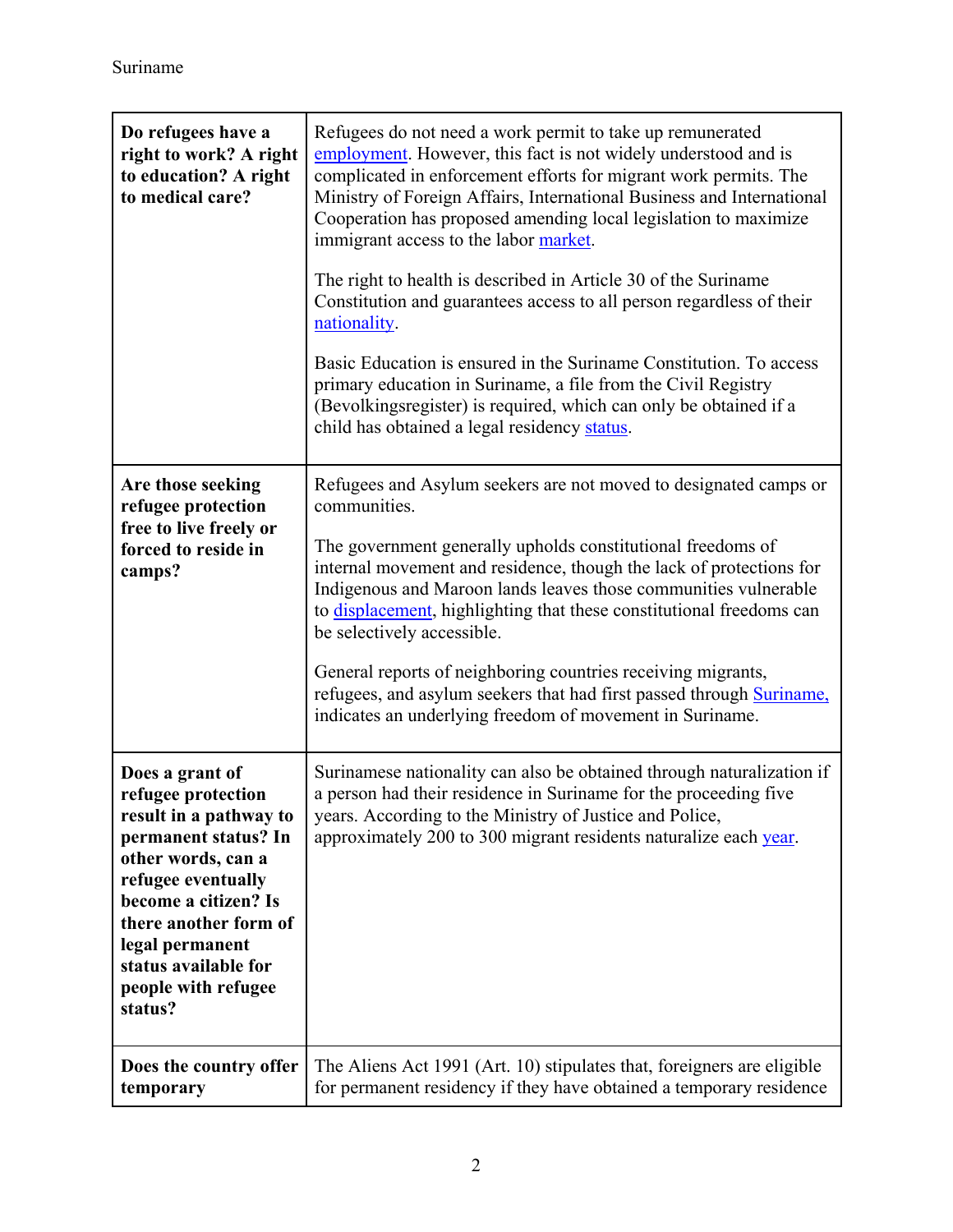| protections available<br>other than refugee<br>status? If so, what are<br>they?                                                                                                                                                                                                                                                             | permit or if they have been admitted as refugees. A temporary<br>residence permit is granted for a maximum of two years, with the<br>possibility of renewal. In order to receive a permanent residency,<br>foreigners must legally reside in Suriname for a minimum of five<br>years.                                                                                                                                                                                                                                                                                                                                                                                                                                                                                                                                                       |
|---------------------------------------------------------------------------------------------------------------------------------------------------------------------------------------------------------------------------------------------------------------------------------------------------------------------------------------------|---------------------------------------------------------------------------------------------------------------------------------------------------------------------------------------------------------------------------------------------------------------------------------------------------------------------------------------------------------------------------------------------------------------------------------------------------------------------------------------------------------------------------------------------------------------------------------------------------------------------------------------------------------------------------------------------------------------------------------------------------------------------------------------------------------------------------------------------|
| What, if any,<br>penalties are there for<br>people without status<br>or people who are<br>denied refugee<br>protection?                                                                                                                                                                                                                     | Migration law in Suriname is civil, and the country does not have a<br>dedicated detention center for migrants. Migrants in irregular status<br>are taken into temporary custody specifically for migrants as they<br>await extradition. The Military Police has direct responsibility for<br>immigration control at Suriname's principal border crossing points.                                                                                                                                                                                                                                                                                                                                                                                                                                                                           |
| <b>What organizations</b><br>exist in-country that<br>can help displaced<br>people seek available<br>protections? What<br>other organizations in<br>the country may be<br>able to help displaced<br>people access services<br>and rights, even if<br>their mission is not to<br>specifically work with<br>refugees and<br>displaced people? | Refugee Legal Aid, has not yet identified any NGO or law<br>firm that is offering refugees legal assistance in Suriname:<br>https://www.refugeelegalaidinformation.org/refugee-<br>resources<br>Hesperian Health Guides. Not specifically a refugee support<br>group but may have capacity.                                                                                                                                                                                                                                                                                                                                                                                                                                                                                                                                                 |
| Is there other<br>information that<br>might be valuable for<br>displaced people<br>arriving in that<br>country to know?                                                                                                                                                                                                                     | There is a general perception that the population is accepting<br>$\bullet$<br>of migrants, but even UNHCR documents link this<br>perception to the need for labor in the loosely regulated gold<br>mining industry.<br>The refugee and asylum process is underdeveloped but is<br>growing. As of 2015 Suriname had hosted three asylum<br>seekers and one refugee. The current number of $242$ is<br>incredibly low, but may comparatively reflect a cultural<br>movement that embraces these international protections.<br>There is a perception that Suriname may have relatively<br>$\bullet$<br>porous borders that have been used to seek asylum in<br>neighboring countries. Those neighboring countries like<br>French Guiana may be more receptive, but their Asylum<br>accommodation is also almost nonexistent. The 2,820 asylum |